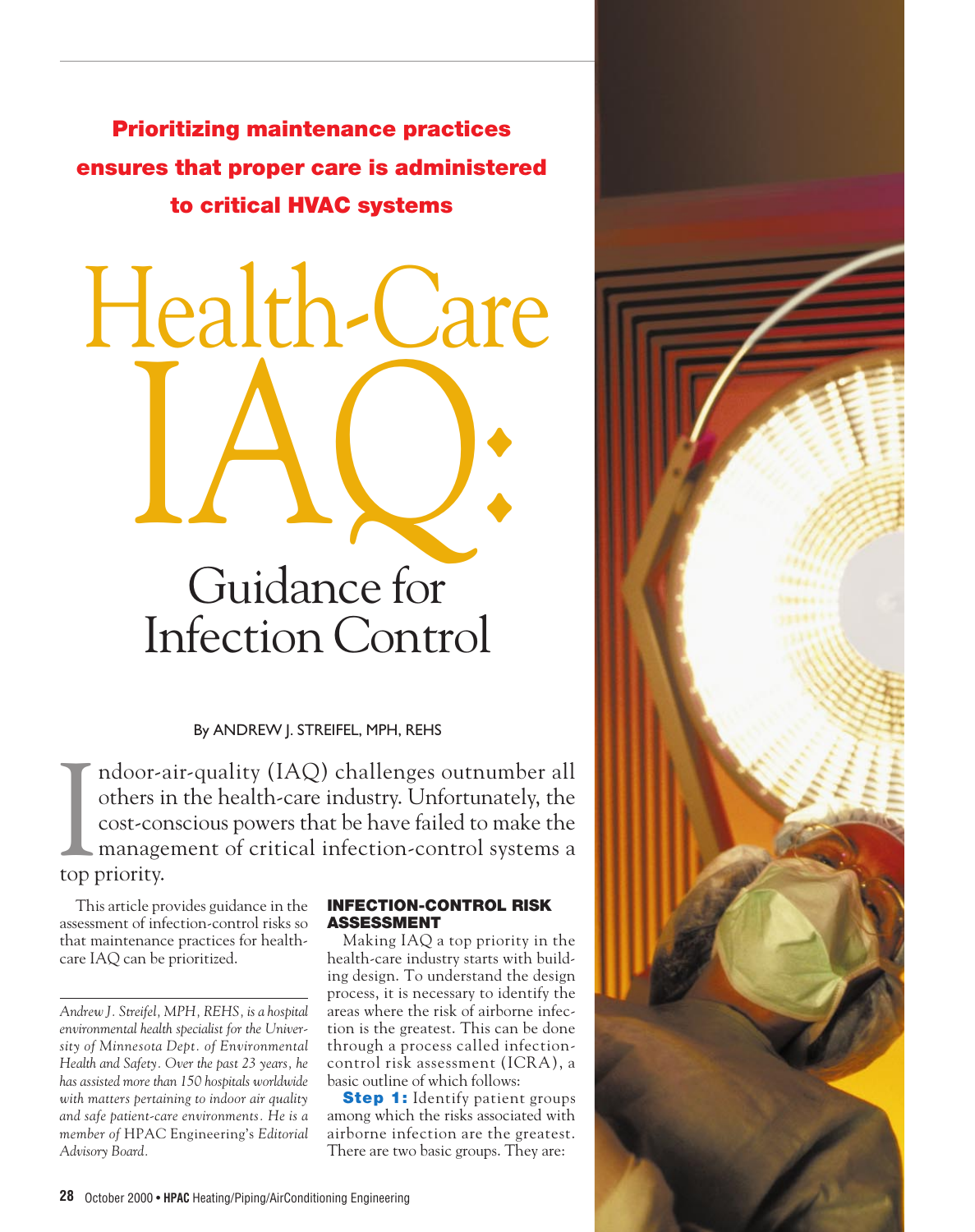

• *Patient infectious.*This group consists of patients who may spread infectious agents such as tuberculosis, varicella (chicken pox), and rubella (measles).

• *Patient susceptible.* This group consists of patients who are especially vulnerable to common opportunistic airborne infectious agents. These patients include bone-marrow- and solidorgan-transplant recipients, patients undergoing cancer treatment, babies born prematurely, AIDS patients, and patients whose immunity is compromised by interventions such as surgery.

**Step 2:** Identify the areas where airborne-infection control is necessary. These are:

• *Airborne-infection-isolation rooms*, where airborne infectious agents must be contained. Examples are convalescent rooms, emergency rooms, examination rooms, intensive-care units,

radiology and diagnostic rooms, and procedure rooms.

• *Protective environments*, such as operating and bone-marrow-transplant rooms, which must be free of airborne infectious agents.

Pressure control via an offset between supply- and exhaust-air volumes is essential to preventing the migration of unwanted airborne contaminants into critical areas. Oversupplying a protective environment provides a clean-to-less-clean air-flow direction (Figure 1). Likewise, providing a greater volume of exhaust air to an airborne-infection-isolation room will bias the air flow into the depressurized space, which will contain infectious particles (Figure 2). To assure consistent air flow, the offset between the supply- and exhaust-air volumes must be significantly differ-



FIGURE 1. Positive-pressure room control for protection from airborne infectious agents.

# **All About** *Aspergillosis*

spergillous species, which are very common environmental fungi originating from soil, are a component of the biodegradation of organic material. They affect patients undergoing treatment for some malignant diseases and organ failure. Difficult to diagnose and treat, Aspergillosis is fatal over 80 percent of the time, with the incidence increasing as the acute nature of some diseases increases. Exacerbating the problem is the fact that hospitals are continuously occupied, making renovation difficult. Construction is a major risk factor in acquiring Aspergillosis while being treated for an immune-compromising disease.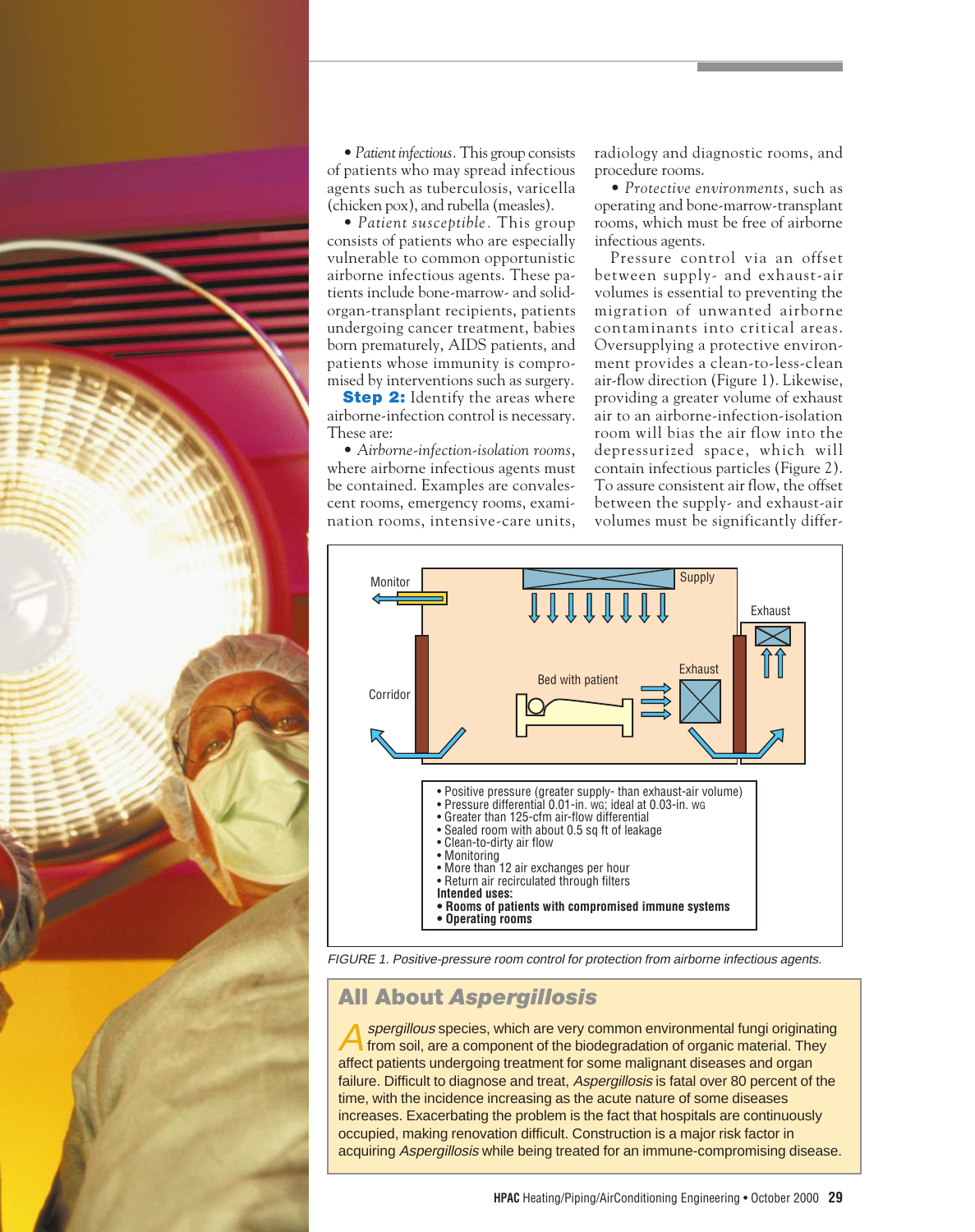### **HEALTH-CARE IAQ**

ent. The amount of leakage is minimized by assuring that a differential of more than 125 cfm is provided for a standard-sized special-ventilation room with less than 0.5 sq ft of leakage. (Note: A standard undercut  $[\frac{1}{2}$  in.] on a door is about 0.2 sq ft.)

Pressure differential is a measure of air velocity. If the pressure differential is 0.001-in. WG, then the air will move about 120 linear ft per min. If the pressure differential is 0.01-in. WG, then the air will move about 400 linear ft per min. This difference in velocity is important in the prevention of infiltration because if designed for that pressure, the room should provide a more consistent air-flow direction. When it is 0.001-in. WG or less, the room-pressure differential may be affected more readily by the changes in building pressure caused by the opening of doors, elevator movement, and outdoor climate conditions.

Local exhaust ventilation is used primarily to manage occupational exposures to hazardous airborne chemicals such as waste anesthetic gas, ethylene oxide, and medicated aerosols. These agents, which are defined by OSHA, will not be covered in this article.

**Step 3:** Identify parameters related to:

- Air changes per hour.
- Filtration.
- Pressurization.

See Table 1 for ICRA specialventilation-room parameters. The measurements were obtained with instruments such as room-balancing velometers, particle counters, and sensitive pressure-measuring devices. Gathered before occupancy, such data can be used to establish benchmarks that are referenced in subsequent problem-solving maintenance activities.

| <b>VENTILATION PARAMETERS</b> | <b>AIRBORNE INFECTION</b> | <b>PROTECTIVE ENVIRONMENT</b>                 |  |
|-------------------------------|---------------------------|-----------------------------------------------|--|
| Air changes per hour          | More than 12              | More than 12                                  |  |
| Filtration:                   |                           |                                               |  |
| • Supply                      | 90-percent dust spot      | 99.97 percent at 0.3 µm                       |  |
| • Return                      | 99.97 percent at 0.3 µm   | Back through filter or<br>100-percent exhaust |  |
| • Toilet                      | 100-percent exhaust       | 100-percent exhaust                           |  |
| Supply versus exhaust offset  | More than 125 cfm         | More than 125 cfm                             |  |
| Air-flow direction            | Into room                 | Out of room                                   |  |
| Pressure differential         | Over 0.01-in. WG          | Over 0.01-in. WG                              |  |
| Minimum room leakage          | Less than 0.5 sq ft       | Less than 0.5 sq ft                           |  |

### *TABLE 1. Commissioning guidelines for special-ventilation rooms.*



FIGURE 2. Negative-pressure room control for isolation of airborne infectious agents.

**Step 4:** Maintain accurate, up-todate records in the following areas:

• *Maintenance response.* It is important to know what preventive mainte-

*Aspergillosis* **Outbreak**

An Aspergillosis outbreak caused by the infiltration of unfiltered air into an oncology patient-care building was described recently.<sup>2</sup>

The Aspergillosis was thought to have entered the oncology building not through the ventilation system, but through tunnels. The airborne spores then migrated up a stairwell into the bone-marrow unit. About 50 percent of the rooms designated for bone-marrow transplantation were depressurized. It was postulated that the unfiltered air was "siphoned" into the negative-pressure rooms.

To correct the problem, supply-air pressure to the rooms was increased, as was supplemental HEPA filtration from portable units.

nance has been performed and what complaints have been received.

• *Routine maintenance of critical systems.* Critical systems are identified in the ICRA process.

• *Quality management.* This is objective analysis through the use of instrumentation to determine appropriate air-change, filtration, and pressurization parameters for areas requiring special ventilation.

• *Litigation/risk management.*

The management of a complex patient-care environment is contingent on the knowledge of risks and preventive measures. The proper maintenance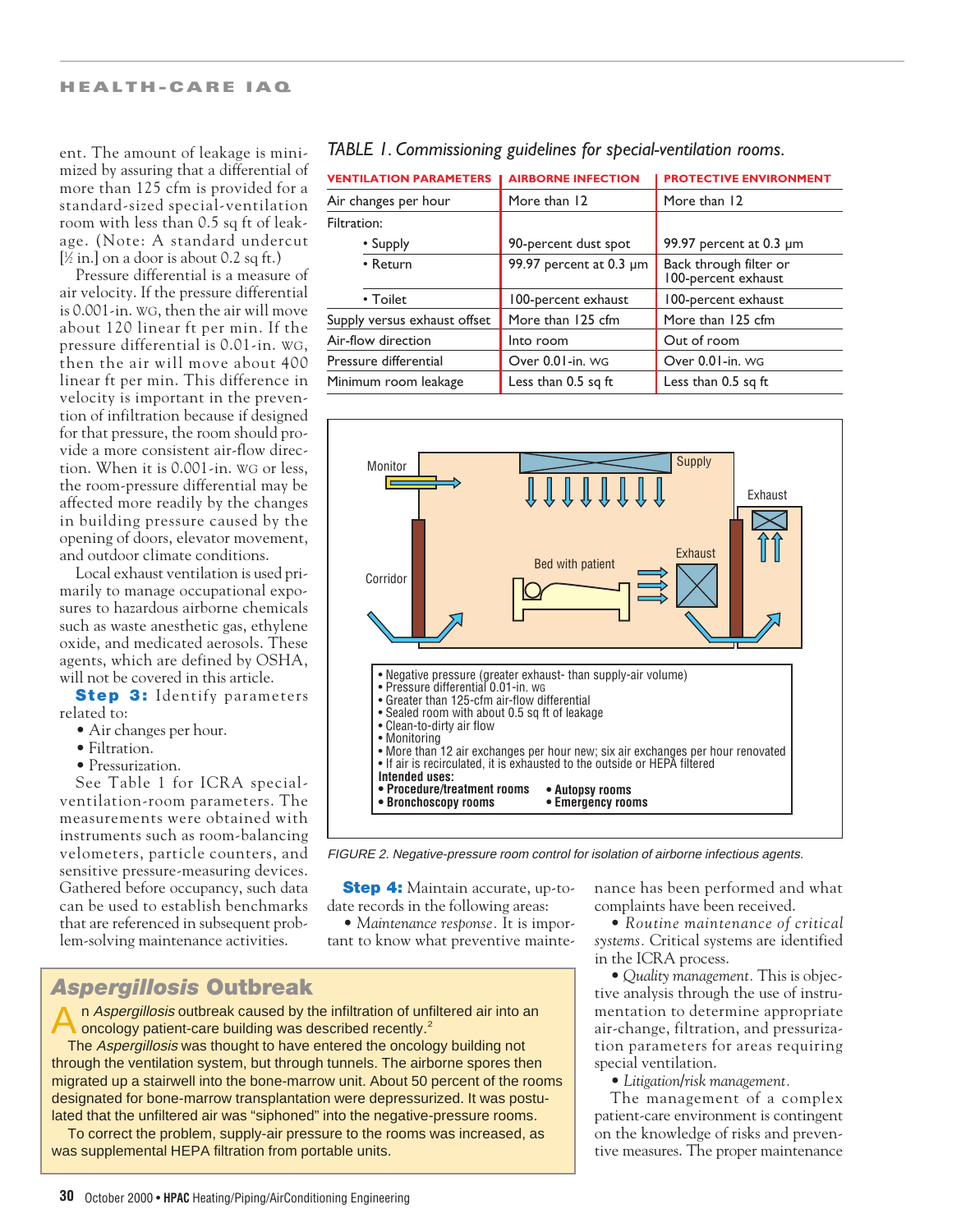and operation of equipment is essential. If records show deficiencies leading to microbial growth, then ICRA should be used to identify and possibly correct resulting IAQ problems.

### **CRITICAL AREAS**

Air-quality management is important for the areas listed in Table 2. Generally, special-ventilation requirements will be identified through ICRA. The maintenance and operations staffs of the facility should work as a team to manage the ventilation systems. Infection-control personnel must convey the importance of ventilation management to assure that resources are available for appropriate maintenance.

Some important points to consider:

• For special-ventilation rooms, it is advisable to monitor air pressurization. Sensors and monitoring devices should be maintained and calibrated routinely, as they can become ineffective due to lint accumulation.

• Indoor mold contamination generally is associated with water damage or dust accumulation. A disruption of the environment caused by maintenance or renovation may lead to the release of opportunistic infectious fungal particles. Short-term exposures will not always be detected through air sampling. It is better to avoid the presence of fungi though good maintenance and construction practices than it is to rely on sampling to see if fungi are present.

• The testing and balancing of special-ventilation areas is important to the verification of engineering controls. Testing and balancing should be conducted in critical areas such as bonemarrow-transplant rooms at least yearly or before and after a renovation project.

• Emergency power must be provided to assure the continuous operation of essential-ventilation systems in special-ventilation areas. These systems must be available at all times to ensure patient and employee safety. Essential-ventilation fans

# **IAQ Tool Kit**

tool kit for evaluating healthcare IAQ includes: • A particle counter for measuring particles per unit volume.

• A pressure-testing device for measuring air-flow pressure.

• A smoke stick for demonstrating air-flow direction.

• An air sampler for collecting airborne particles capable of growing on growth media.

When evaluating air quality, we are looking for airborne particles. When filtration is appropriate, the lowest counts should be in the areas with the highest filtration. The particle counter will provide realtime air-quality analysis without knowing what the particles are. Reducing the number of particles from the outside air will remove incoming airborne fungi. These devices help to determine air-flow direction and filtration efficiency.

# **Wringer' ES - The Only Unit on the Market**

**Specifically Designed to Condition Outdoor Air** 

- The Des Champs Wringer® ES pre-cools, dehumidifies, and reheats ventilation air using a unique integral heat pipe and cooling coll section.
- Requires 30% less mechanical cooling energy for the same dewpo intiwhen compared to conventional systems.
- Supply air dewpoint of 60°F, 55°F, or 50°F over the entire. airflow range. No need to use a larger nominal-size unit. to achieve a lower dewpoint.
- Flow range from 1,000 to 10,000 CFM.
- Integral DX dehumidification system is standard; chilled water coil optional.

Applications:

- 1) 100% conditioning of outdoor air.
- 2) 100% recirculation to control humidity and temperature during unoccupied periods.
- 3) Any combination of outdoor and recirculated air to achieve the desired building pressure, percentage ofoutdoor air, or energy savings.



Fig 540, 201.1111 + Fag: 540, 201.222 + www.deschange.com + @20000 + 0hamge Laboral of +s incorporated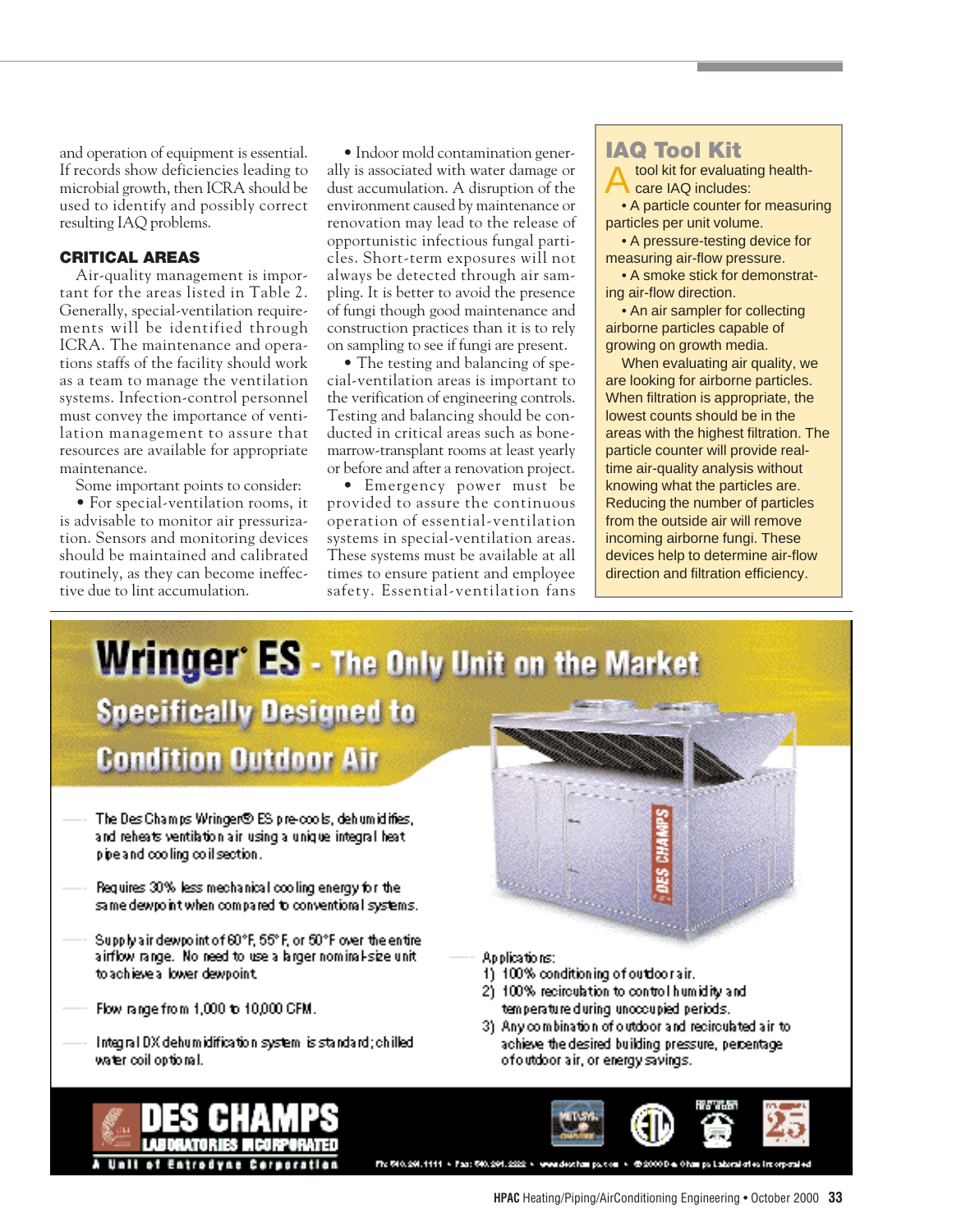should be labeled for the scheduling of maintenance to prevent unnecessary or uncontrolled shutdowns.

• A "tight," well-sealed room is essential to the prevention of the infiltration/exfiltration of air in a special-ventilation room. Cracks in the ceiling, around windows, and around utility connections must be sealed to assure ventilation control.

### **THE IMPORTANCE OF MAINTENANCE**

Not all patient-care areas are hazardous to patients and/or caregivers. Airborne-contamination control pertains to a few microbial agents, irritating particles, and chemical vapors. The mechanical systems used in the control of these hazardous materials require ongoing maintenance to assure the safe ventilation of indoor air.

| <b>AT-RISK AREA</b>             | <b>EQUIPMENT</b>                                                                                                             | <b>PLANNING</b>                                                                                                                      | <b>ROUTINE EVALUATION</b>                                                                                                  |
|---------------------------------|------------------------------------------------------------------------------------------------------------------------------|--------------------------------------------------------------------------------------------------------------------------------------|----------------------------------------------------------------------------------------------------------------------------|
| Bone-marrow<br>transplant       | Air-handling system:<br>• Filtration<br>• Air exchanges<br>• Positive pressure<br>• Emergency power<br>• Redundant equipment | • Preventive maintenance<br>• Air-quality certification<br>• Emergency planning<br>• Training<br>• Outage notification<br>• Bearings | • Air changes per hr<br>• Pressure differential<br>• Filtration analysis<br>• Vibration check<br>• Fan belts               |
| Operating room                  | Air-handling system:<br>• Filtration<br>• Air exchanges<br>• Positive pressure<br>• Emergency power                          | • Preventive maintenance<br>• Air-quality certification<br>• Emergency planning<br>• Training<br>• Outage notification               | • Air changes per hr<br>• Pressure differential<br>• Filtration analysis<br>• Vibration check<br>• Fan belts<br>• Bearings |
| Airborne-infection<br>isolation | Air-handling system:<br>• Negative pressure<br>• Emergency power<br>• Exhaust systems                                        | • Preventive maintenance<br>• Outage notification<br>• Training<br>• Label fan                                                       | • Air changes per hr<br>• Pressure differential<br>• Fan belts                                                             |
| Local exhaust<br>areas          | Local vacuum system:<br>• Filters<br>$\bullet$ Hose attachments<br>• Air-flow velocity                                       | • Training of operators<br>• Preventive maintenance<br>• Outage notification<br>• Label fan                                          | • Filter changes<br>• Air velocity and/or<br>room-air changes                                                              |

### *TABLE 2. Hospital areas with special-ventilation requirements.*

The American Institute of Architects' *Guidelines for Design and Construction of Hospital and Health Care*  Facilities<sup>1</sup> recently was revised to include the aforementioned criteria. If followed, this standard of care will improve the hospital environment before and after patient occupancy. The prioritization of maintenance should be balanced with the risk involved.